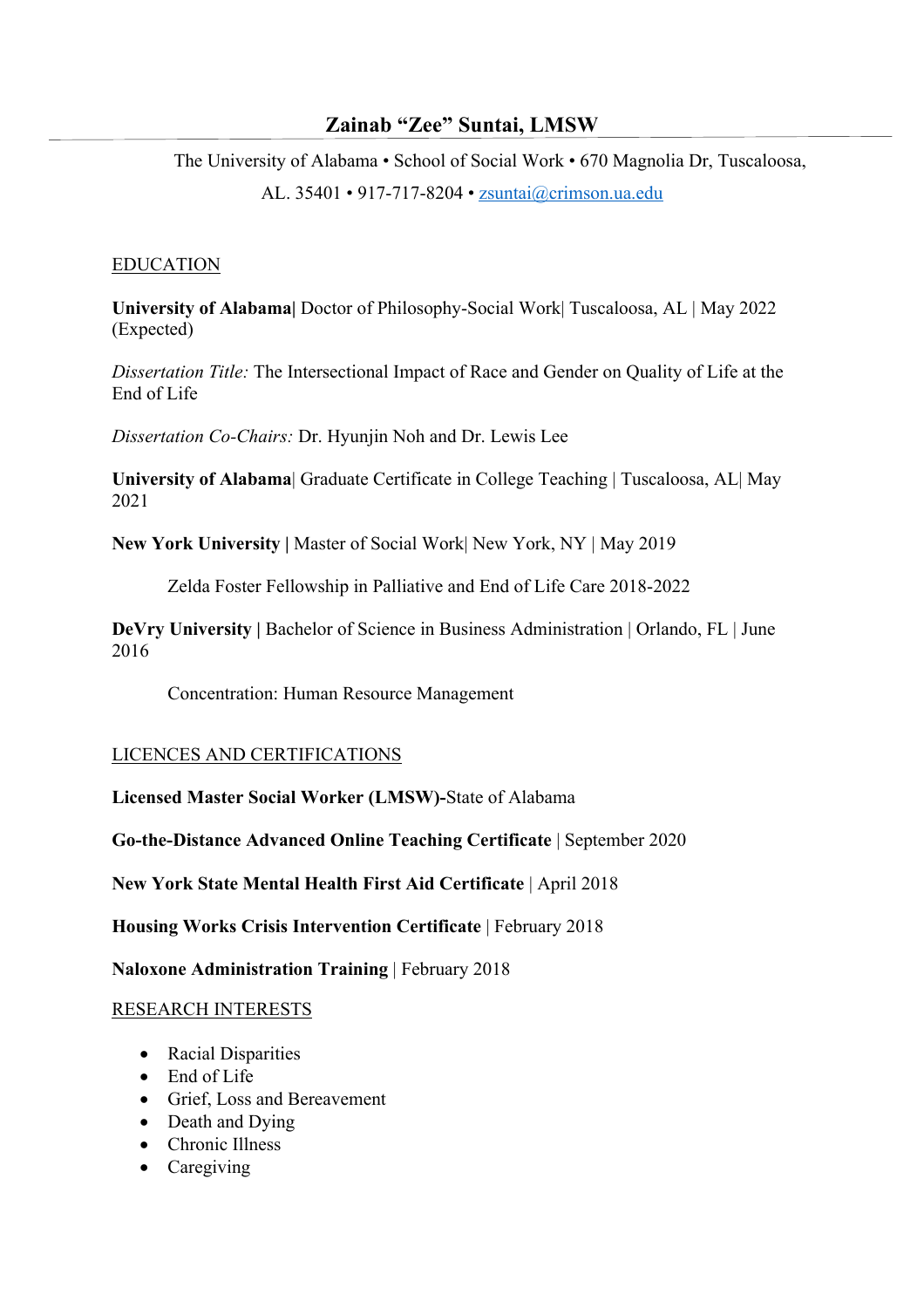- Ageing/Older Adults
- Traumatic Brain Injury
- Substance use

# TEACHING INTERESTS

- Research
- Human Behavior in the Social Environment
- Ageing
- Policy, Social Welfare
- Diversity, Oppression, and Social Injustice
- Program Evaluation
- Grief, Loss, Death and Dying
- Practice

# AWARDS AND HONORS

**Recognition of Contribution to Scholarship Award | University of Alabama Honors Day** Award | 2021

**Southeastern Graduate School Research Symposium | Outstanding Paper Presentation** Award | \$500 | 2020

**Dean's List |** DeVry University and New York University | 2014-2019

# GRANTS AND SCHOLARSHIPS

**University of Alabama's Emerging Community Engagement Scholars Program:**  *Alabama Head Injury Foundation-Caregiver Peer Mentoring Program Grant* **|** \$3,000

**University of Alabama, School of Social Work:** *Summer Dissertation Proposal Grant* **|**  \$2,500

**Hill Crest Foundation:** *Good Death Project Grant* **|** \$6,650

**Hill Crest Foundation:** *Caregiving Veterans Project Grant* | \$2,400

**Alabama Head Injury Foundation:** *TBI Caregiver Research Grant* | \$40,000

**University of Alabama, Center for Community-Based Partnerships:** "*Bright Ideas" Project Grant* | \$5,000

**Zelda Foster Fellowship in Palliative and End of Life Care:** *Professional Development Grant* | \$1,000 | 2018-2022

**Zelda Foster Fellowship in Palliative and End of Life Care:** *MSW Scholarship* | \$10,000 | 2018-2019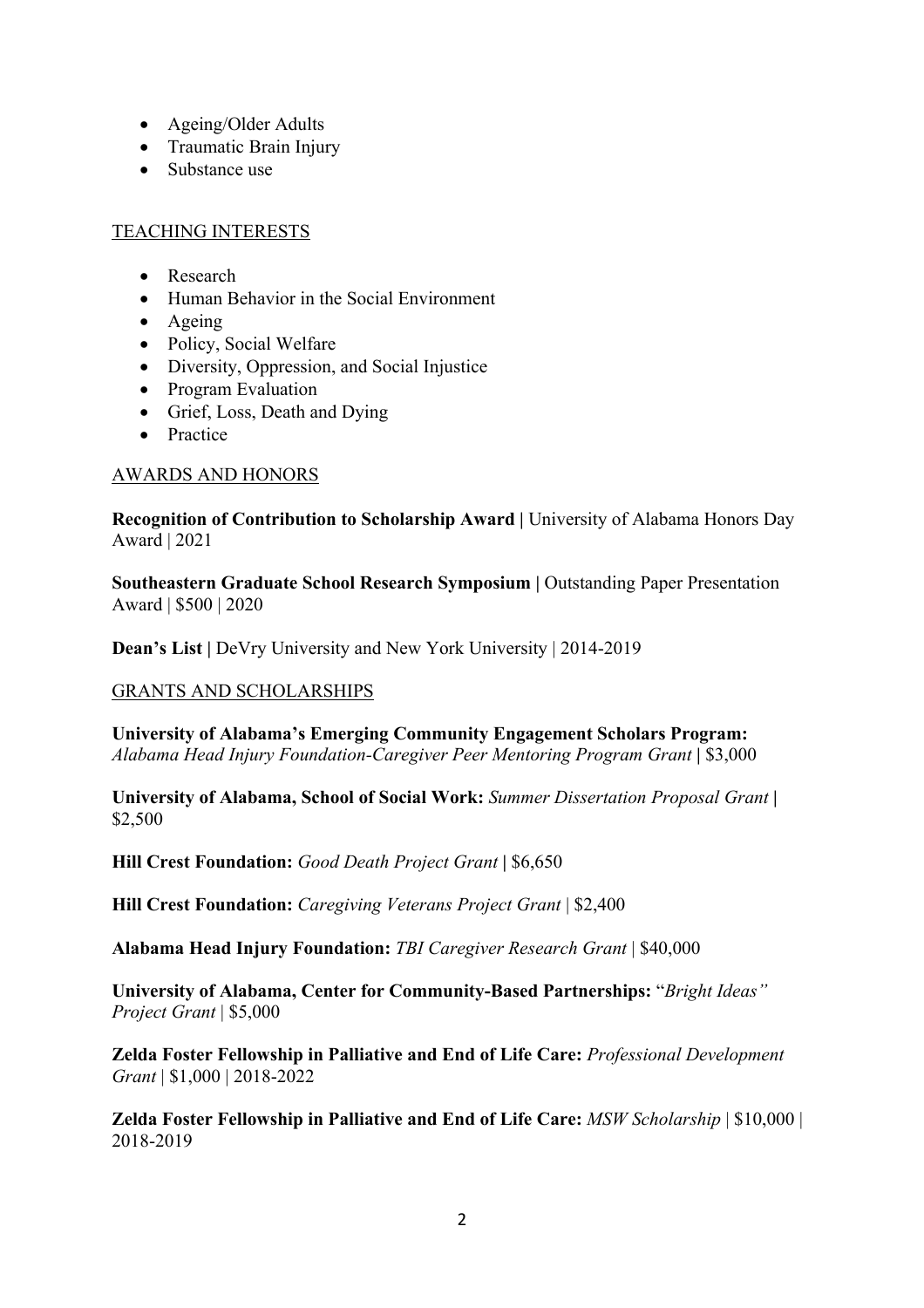**New York University Silver School of Social Work:** *MSW Scholarship* | \$30,000 | 2018- 2019

# TEACHING EXPERIENCE

- 1. **Instructor** | University of Alabama | Oppression and Social Injustice | Fall 2021
- 2. **Instructor** | Case Western Reserve University | Research Methods in Social Work | Summer 2021
- 3. **Teaching Assistant** | University of Alabama | Death and Dying | Dr. Noh | Spring 2021
- 4. **Teaching Assistant** | University of Alabama | Death and Dying | Dr. Noh | Fall 2020
- 5. **Instructor** | Shelton State Community College | Adult Education | Summer 2020- Present
- 6. **Instructor** | University of Alabama | Human Behavior in the Social Environment I | Fall 2020
- 7. **Instructor** | University of Alabama | Grief, Loss and Bereavement | Summer 2020
- 8. **Teaching Assistant** | New York University | Human Behavior in the Social Environment I | Dr. Tripathi | Spring 2019
- 9. **Teaching Assistant** | New York University | Advanced Policy: Gender and International Social Policy Development | Dr. Tripathi |Spring 2020

# PRACTICE EXPERIENCE

**Caregiver Program Coordinator (Two years post-MSW experience) |** Alabama Head Injury Foundation | August 2019-Present

- Conducting psychosocial assessments for caregivers of people with TBI.
- Creating client-centered care plans.
- Conducting check-ins with caregivers via Zoom.
- Providing brief counseling for caregivers.
- Facilitating weekly support groups for caregivers.
- Implementing a peer-to-peer mentoring program for caregivers.

**Medical Case Management Intern** | NADAP Health Home | September 2018 to April 2019

- Provided comprehensive care management for clients with COPD, kidney disease, cancer, heart diseases, liver failure, other chronic illnesses, and mental health conditions.
- Conducted psychosocial, intake, and HML (High, Medium, Low Vulnerability) assessments.
- Conducted monthly phone calls, home visits, hospital visits, and other field activity as required.
- Created client-centered care plans and conducted case conferences with clients' providers.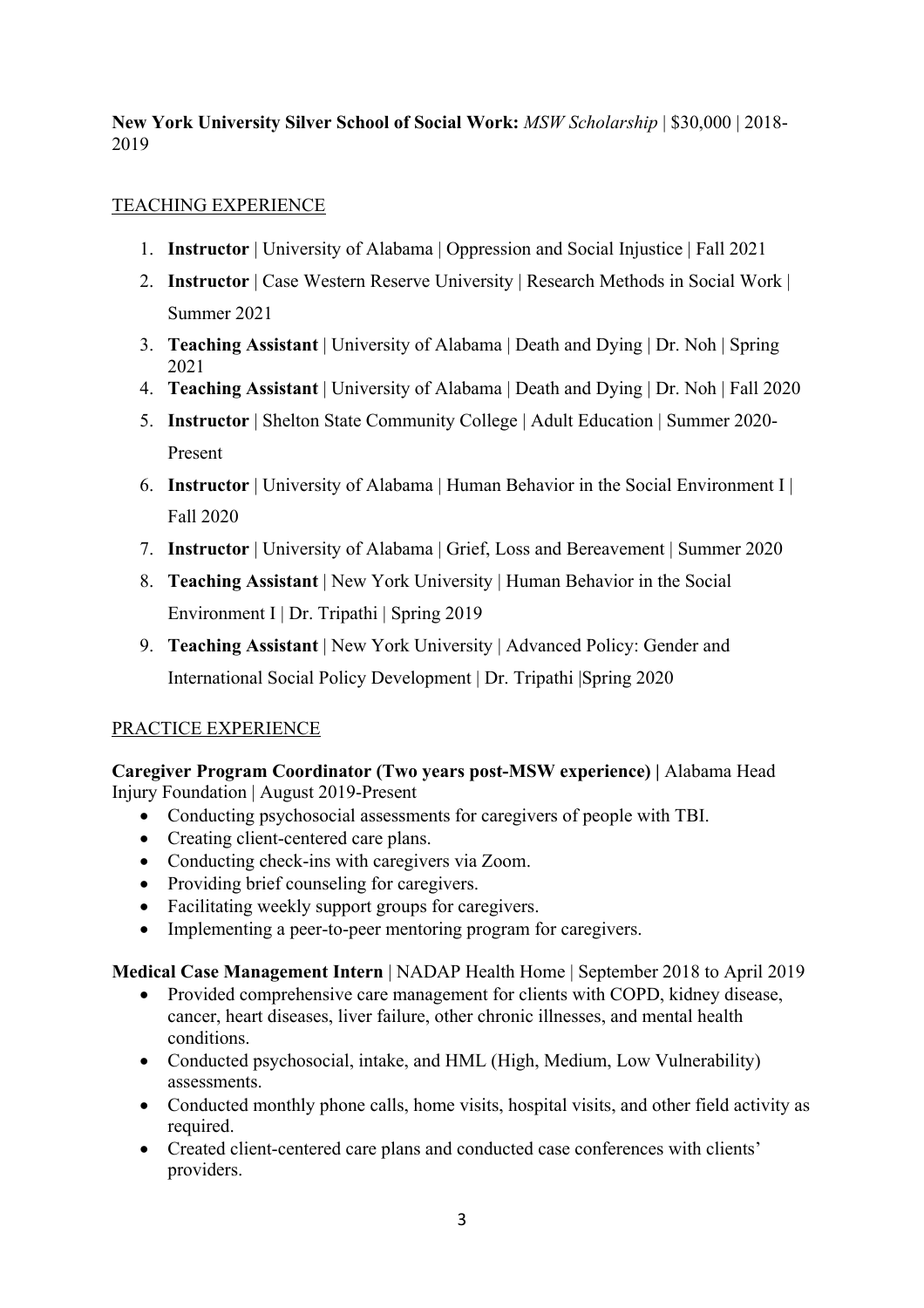• Provided crisis intervention and individual counseling.

**Health Home Care Management Intern** | Housing Works| January 2018 to August 2018

- Provided comprehensive care management for clients with HIV, AIDS, and concurrent medical and mental health conditions.
- Conducted psychosocial, intake, and HML (High, Medium, Low Vulnerability) assessments.
- Created client-centered care plans and conducted case conferences with client's providers.
- Conducted monthly phone calls and home visits to check in with clients on their progress.
- Participated in monthly quality improvement and research projects presented to board members.
- Provided crisis intervention and individual counseling.

**Case Manager** | Start-Rite School | January 2015 to December 2017

**Guidance Counseling Assistant** | Oldfields School | September 2010 to May 2014

# PEER-REVIEWED PUBLICATIONS

- 1. **Suntai, Z.,** Laha-Walsh, K., & Albright, D.L. (accepted). Effectiveness of remote interventions in improving caregiver stress outcomes for caregivers of people with traumatic brain injury. *Rehabilitation Psychology.*
- *2.* Albright, D. L., McDaniel, J.T., **Suntai, Z.,** Laha-Walsh, K., & Williams, C. (accepted). Older veterans in the state of Alabama. *Journal of Evidence-Based Social Work.*
- 3. **Suntai, Z**., & White, B. (2021). Social isolation among older veterans. *Aging and Mental Health,* 1-8. https://doi.org/10.1080/13607863.2021.1942434
- 4. Albright, D.L., McDaniel, J.T., **Suntai, Z.,** Laha-Walsh, M.K., Frick, K., Weatherly, T., & McIntosh, S. (2021). Medication-assisted treatment and self-help group participation among military veterans with opioid or alcohol use disorder. *BMJ Military Health*. https://doi.org/10.1136/bmjmilitary-2021-001845
- 5. **Suntai, Z.,** Smith, N.L., Chipalo, E., Kubanga, K., & Won, C. (2021). Effectiveness of support groups for caregivers of traumatic brain injury survivors. *Journal of Evidence-Based Social Work*. https://doi.org/10.1080/26408066.2021.1925613
- 6. **Suntai Z.** (2021). Substance use among women who are pregnant: Examining treatment completion by race and ethnicity. *Journal of Substance Abuse Treatment*, *131*, 108437. https://doi.org/10.1016/j.jsat.2021.108437
- 7. Albright, D. L., McDaniel, J., **Suntai, Z.,** Horan, H., & York, M. (2021). Pregnancy and binge drinking: An intersectionality theory perspective using veteran status and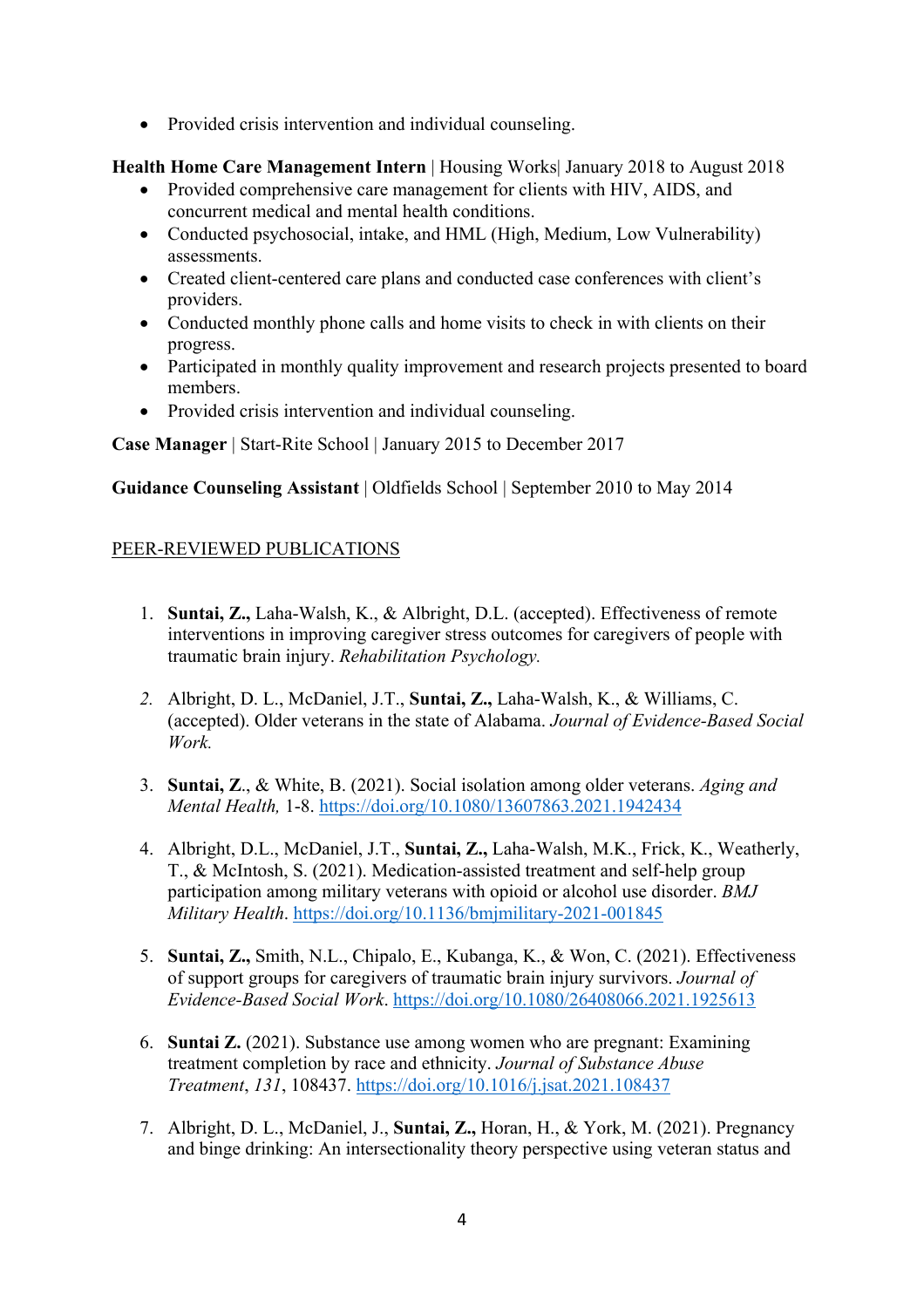racial/ethnic identity. *Maternal and Child Health Journal*, *25*(8), 1345–1351. https://doi.org/10.1007/s10995-021-03171-x

- 8. Albright, D.L., McDaniel, J.T., & **Suntai, Z**., & Wallace, J. (2021). Alcohol misuse among older military veterans: An intersectionality theory perspective. *Journal of Addictive Diseases*, 1-2. https://doi.org/10.1080/10550887.2021.1897201
- 9. **Suntai, Z.,** Noh, H., & Won, C. (2021). Examining racial differences in the informal discussion of advance care planning among older adults: Application of the Andersen model of health care utilization. *Journal of Applied Gerontology.*  https://doi.org/10.1177/0733464821993610
- 10. **Suntai, Z.** (2021). Creation of a living will in older adulthood: Differences by race and ethnicity. *OMEGA-Journal of Death and Dying.* https://doi.org/10.1177/0030222821991321
- 11. **Suntai, Z.,** Lee, L., & Leeper, J. (2020). Racial disparities in substance use treatment completion among older adults. *Innovation in Aging, 4(6)*. https://doi.org/10.1093/geroni/igaa051
- 12. **Suntai, Z.,** Won, C., & Noh, H. (2020). Access barrier in rural older adults' use of pain management and palliative care services: A systematic review. *American Journal of Hospice and Palliative Medicine, 38*(5), 494–502. https://doi.org/10.1177%2F1049909120959634
- 13. **Suntai, Z.** (2020). Finding the positive amidst a pandemic: How the shift to remote interactions has increased access to services. *Journal of Social Work in End of Life and Palliative Care,* 1-3*.* http://dx.doi.org/10.1080/15524256.2020.1825300
- 14. Gonzales, E., **Suntai, Z**., & Abrams, J. (2019). Volunteering and health among older adults. In D. Gu, & M. E. Dupre (Eds.), *Encyclopedia of Gerontology and Population Aging.* Springer Nature Switzerland AG. https://doi.org/10.1007/978-3-319-69892- 2\_649-1

### NON-PEER-REVIEWED PUBLICATIONS

1. **Suntai, Z.** (2012). American dream: A brighter picture. *Oldfields Winter Magazine. 60* (1), 22.

### MANUCRIPTS UNDER REVIEW

1. **Suntai, Z.,** Kubanga, K., Adanu, E.K., & Lidbe, A. (under review). How do older adults access their primary care providers? Exploring the prevalence of specific modes of access using the National Health and Aging Trends Study. Under Review at the *Journal of Gerontological Social Work.*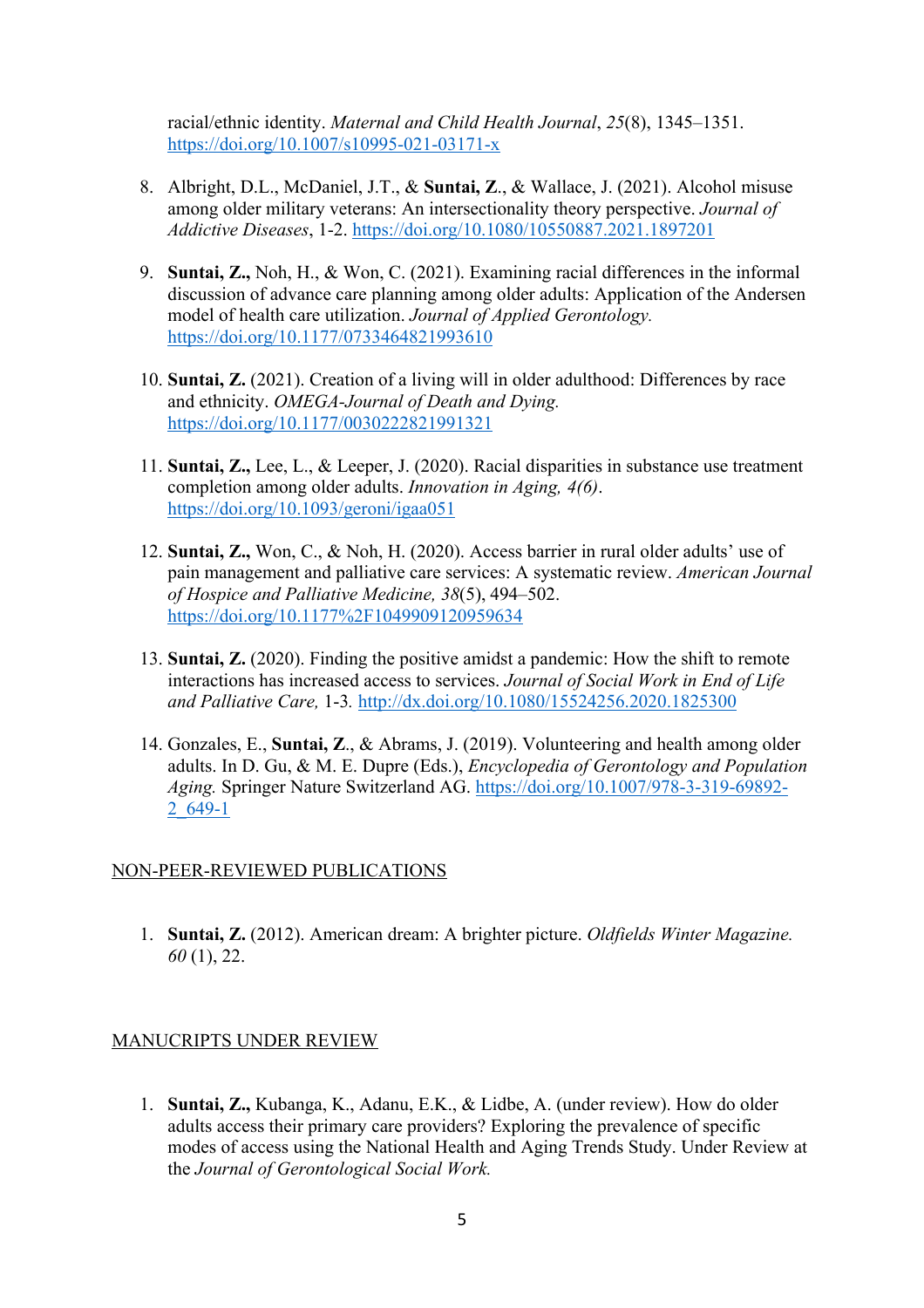- 2. Kun, W., **Suntai, Z.,** & Marbut, A. (under review). Chronic stress sources and patterns among older adults by race and sex: Applying the theory of intersectionality. Under Review at *Archives of Gerontology and Geriatric Medicine.*
- 3. Kun, W., & **Suntai, Z.** (under review). Association between chronic stress and cognitive decline in older adulthood. Under Review at the *Journal of Aging and Health.*
- *4.* Kun, W., & **Suntai, Z.** (under review). Internet use and cognition among older adults: The gendered moderating effect of age. Under Review at the *Journal of Applied Gerontology.*
- 5. Jackson, S., **Suntai, Z.**, Kubanga, K., Lidbe, A., & Adanu, E. (under review Transportation as a barrier for foster youth transitioning to college a systematic review. Under Review at *Children and Youth Services Review.*
- 6. Albright, D.L., McDaniel, J.T., **Suntai, Z**., Horan, H., & Hirsch, B. (under review). Is subjective cognitive decline associated with behavioral health outcomes among mothers? Under Review at *Maternal and Child Health Journal.*
- 7. Albright, D. L., McDaniel, J. T., **Suntai, Z.,** Laha-Walsh, K., & McIntosh, S. (under review). Mental distress, alcohol misuse, and cigarette use among persons with auditory, vision, or cognitive disabilities. Under review at the *Journal of Mental Health.*

# MANUSCRIPTS IN PROGRESS

- 1. **Suntai, Z.** (in progress). The role of intersectionality in health outcomes among older adults: A systematic review. Manuscript in Preparation.
- 2. **Suntai, Z.,** & Beltran, S**.** (in progress). The role of intersectionality in access to technology among older adults. Manuscript in Preparation.
- 3. **Suntai, Z.** (in progress). Racial and ethnic disparities in end-of-life outcomes among older adults: A systematic review. Manuscript in Preparation.
- 4. **Suntai, Z.** (in progress). Association between caregiving in older adulthood and life satisfaction: Role theory and identity theory. Manuscript in Preparation.
- 5. **Suntai, Z.** (in progress). Association between driving frequency and overall wellbeing in older adulthood. Manuscript in Preparation.
- 6. Noh, H., Won, C., & **Suntai, Z.** (in progress). Transportation and pain and symptom management in rural Alabama. Manuscript in Preparation.
- 7. Beltran S., Wang, S., **Suntai, Z.**, & Ciriaco, R.M. (in progress). What does cultural competency look like in practice with older adults? Manuscript in Preparation.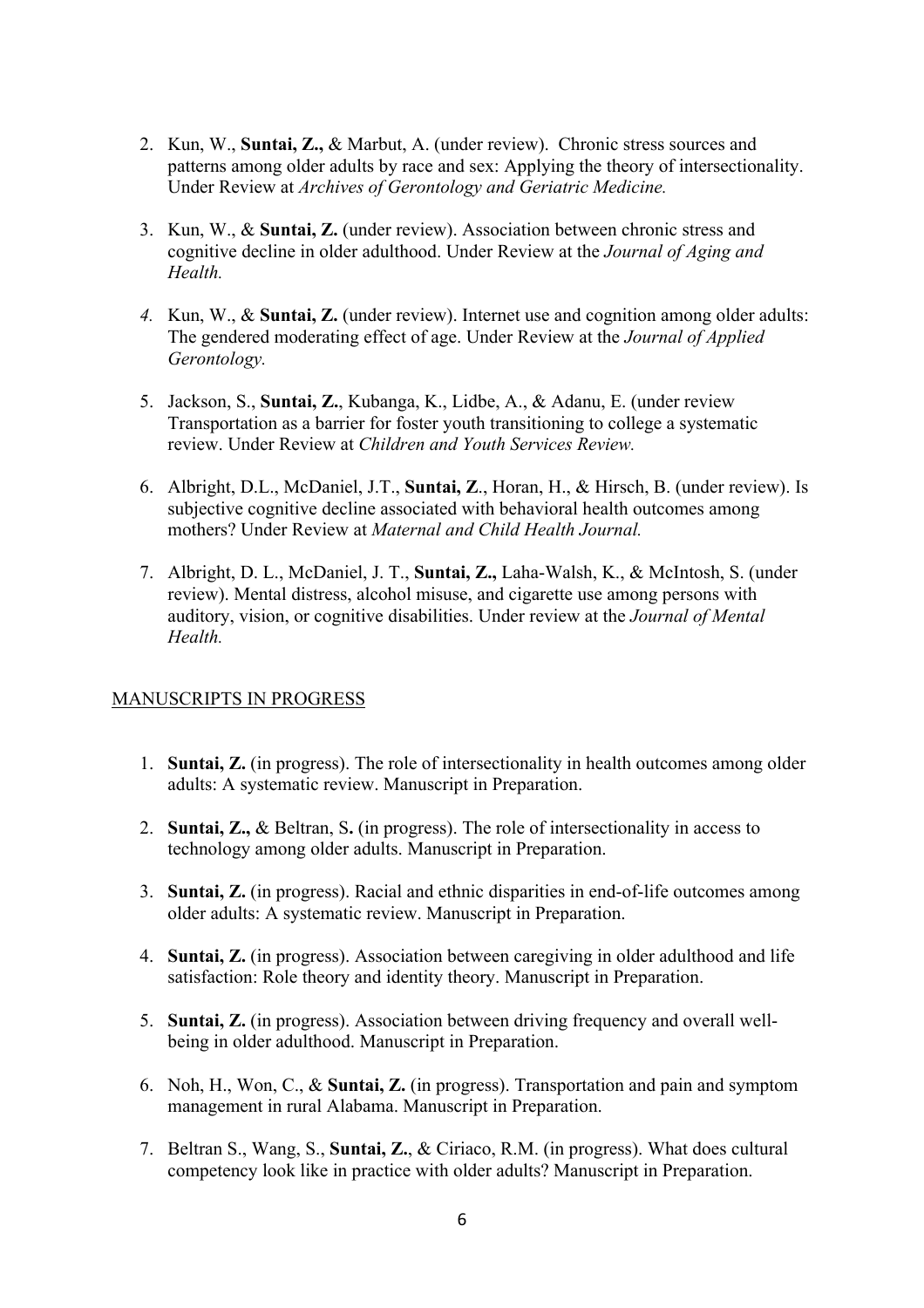8. Albright, D. L., & **Suntai, Z.** (in progress). Hotspots of substance use disorder among Medicaid beneficiaries in Alabama counties, 2015-2019. Manuscript in Preparation.

# INVITED PRESENTATIONS

- 1. **Suntai, Z.** (2021). *Considerations for running grief support groups.* Jack, Joseph, and Morton Mandel School of Applied Social Sciences. Case Western Reserve University, Cleveland, Ohio.
- 2. **Suntai, Z.** (2021). *Racial disparities at the end of life.* Jack, Joseph, and Morton Mandel School of Applied Social Sciences. Case Western Reserve University, Cleveland, Ohio.
- 3. **Suntai, Z.** (2021). *Racial/ethnic differences in death and dying.* Jack, Joseph, and Morton Mandel School of Applied Social Sciences. Case Western Reserve University, Cleveland, Ohio.
- *4.* **Suntai, Z.** (2020). *Grief and loss amidst a pandemic: Reflecting on the impact of COVID-19.* School of Social Work. University of Alabama, Tuscaloosa, AL.
- 5. **Suntai, Z.** (2020). *Applying the theory of intersectionality in evaluating physical, psychological, and cognitive health outcomes among older adults*. Silver School of Social Work. New York University, New York, NY.
- *6.* **Suntai, Z.** (2020). *Coping and COVID: Tips to take care of yourself.* Alabama Head Injury Foundation, Hoover, AL.
- 7. **Suntai, Z**., Andia, M., Dalpe, J., Magan, I., & Murakami, N. (2019). *Symposium on refugees and migrants: Trauma-informed approaches to a changing world*. Center for Multicultural Education and Programs. New York University, New York, NY.
- *8.* **Suntai, Z.** (2017). *What is autism?* Start-Rite Schools, Abuja, Nigeria.

# PEER-REVIEWED PRESENTATIONS

- 1. **Suntai, Z.** (accepted). *Differences in overall care rating at the end of life among older adults: Applying the intersection of race and sex*. Oral Presentation at the 2021 American Public Health Association Annual Meeting, Denver, CO.
- 2. **Suntai, Z.** (accepted). *Racial/ethnic disparities in substance use treatment completion among pregnant women*. Oral Presentation at the 2021 American Public Health Association Annual Meeting, Denver, CO.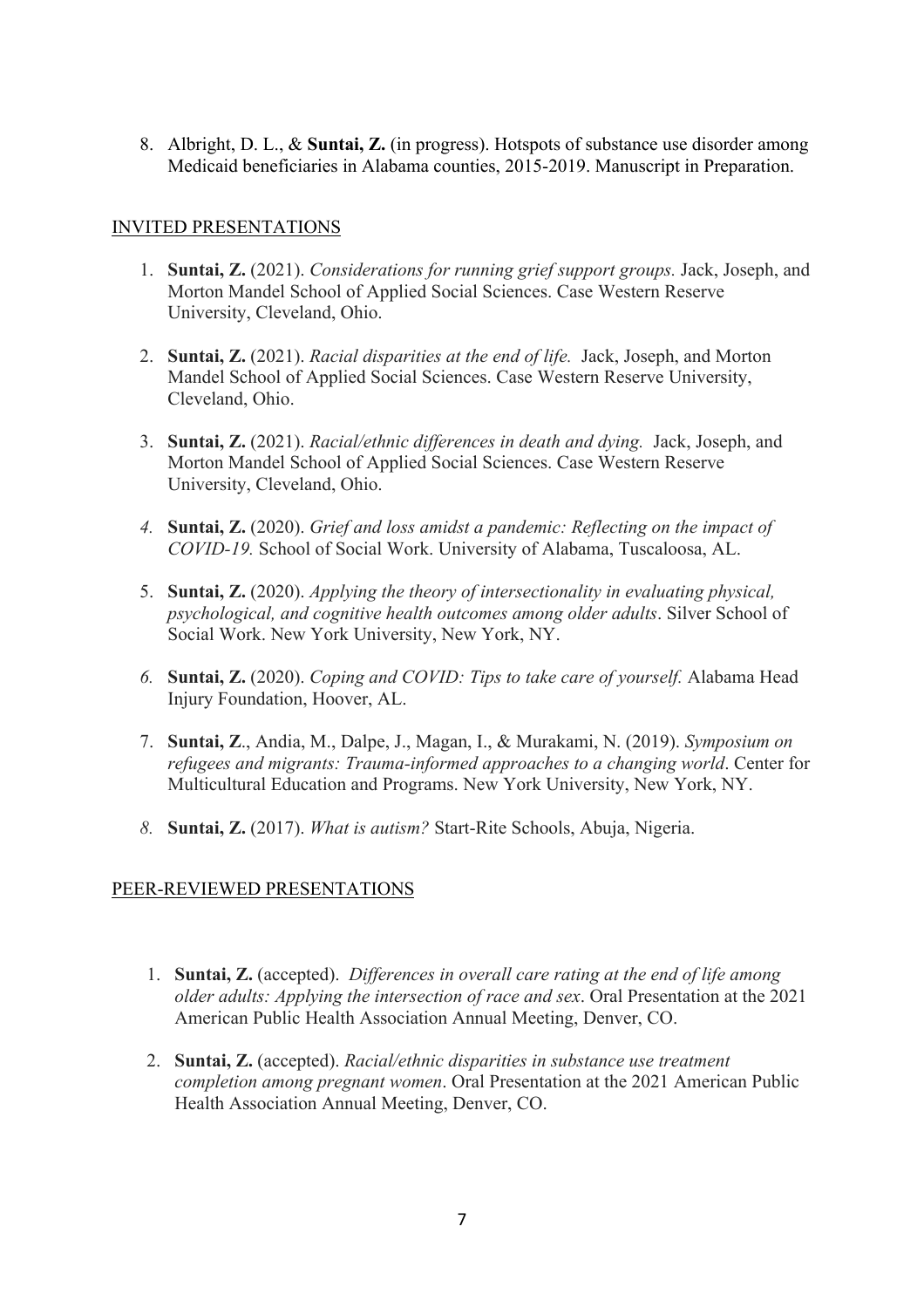- 3. **Suntai, Z.,** & Beltran, S. (accepted). *The role of intersectionality in access to technology among older adults.* Oral Presentation at the 2021 Gerontological Society of America Annual Scientific Meeting, Phoenix, AZ.
- 4. **Suntai, Z.,** Albright, D., McDaniel, J.T, & Wallace, J. (accepted). *Binge drinking and heavy drinking among older military veterans: Applying the theory of intersectionality.* Oral Presentation at the 2021 Gerontological Society of America Annual Scientific Meeting, Phoenix, AZ.
- 5. **Suntai, Z**., Kubanga, K., Adanu, E., & Lidbe, A. (accepted). *Modes of transportation to medical/primary care among older adults.* Oral Presentation at the 2021 Gerontological Society of America Annual Scientific Meeting, Phoenix, AZ.
- 6. **Suntai, Z**., Kubanga, K., Lidbe, A., & Adanu, K. (accepted). *Driving frequency and well-being in older adulthood.* Poster Presentation at the 2021 Gerontological Society of America Annual Scientific Meeting, Phoenix, AZ.
- 7. **Suntai, Z.,** & Laha-Walsh, K. (accepted). *Social isolation among older military veterans.* Oral Presentation at the 2021 Gerontological Society of America Annual Scientific Meeting, Phoenix, AZ.
- 8. Noh, H., **Suntai, Z.,** & Won, C. (accepted). *Rural older adults' experiences with pain from chronic illnesses and its treatment.* Oral Presentation at the 2021 Gerontological Society of America Annual Scientific Meeting, Phoenix, AZ.
- 9. Noh, H., Won, C., & **Suntai, Z**. (accepted). *Challenges with pain treatment for rural older adults: Family caregivers' views.* Poster Presentation at the 2021 Gerontological Society of America Annual Scientific Meeting, Phoenix, AZ.
- 10. **Suntai, Z.** (accepted). *Death with dignity: A policy analysis.* Oral Presentation at the 2021 Gerontological Society of America Annual Scientific Meeting, Phoenix, AZ.
- 11. **Suntai, Z.** (accepted). *Association between caregiving in older adulthood and meaning in life.* Poster Presentation at the 2021 Gerontological Society of America Annual Scientific Meeting, Phoenix, AZ.
- 12. Wang, K., **Suntai, Z.**, & Chen, X. (accepted). *Internet use and cognitive functioning at the interaction of age and sex among older adults.* Oral Presentation at the 2021 Gerontological Society of America Annual Scientific Meeting, Phoenix, AZ.
- 13. Wang, K., **Suntai, Z.,** & Chen, X. (accepted). *Chronic stress patterns among older adults and associations with cognitive functioning.* Oral Presentation at the 2021 Gerontological Society of America Annual Scientific Meeting, Phoenix, AZ.
- 14. Wang, K., **Suntai, Z.**, & Chen, X. (accepted). *Racial/ethnic and sex differences in older adults' chronic stress patterns.* Oral Presentation at the 2021 Gerontological Society of America Annual Scientific Meeting, Phoenix, AZ
- 15. Jackson, S., **Suntai, Z**., Lidbe, A., Adanu, E., & Kubanga, K. (accepted) *Transportation needs among youth transitioning from foster care to college.* Oral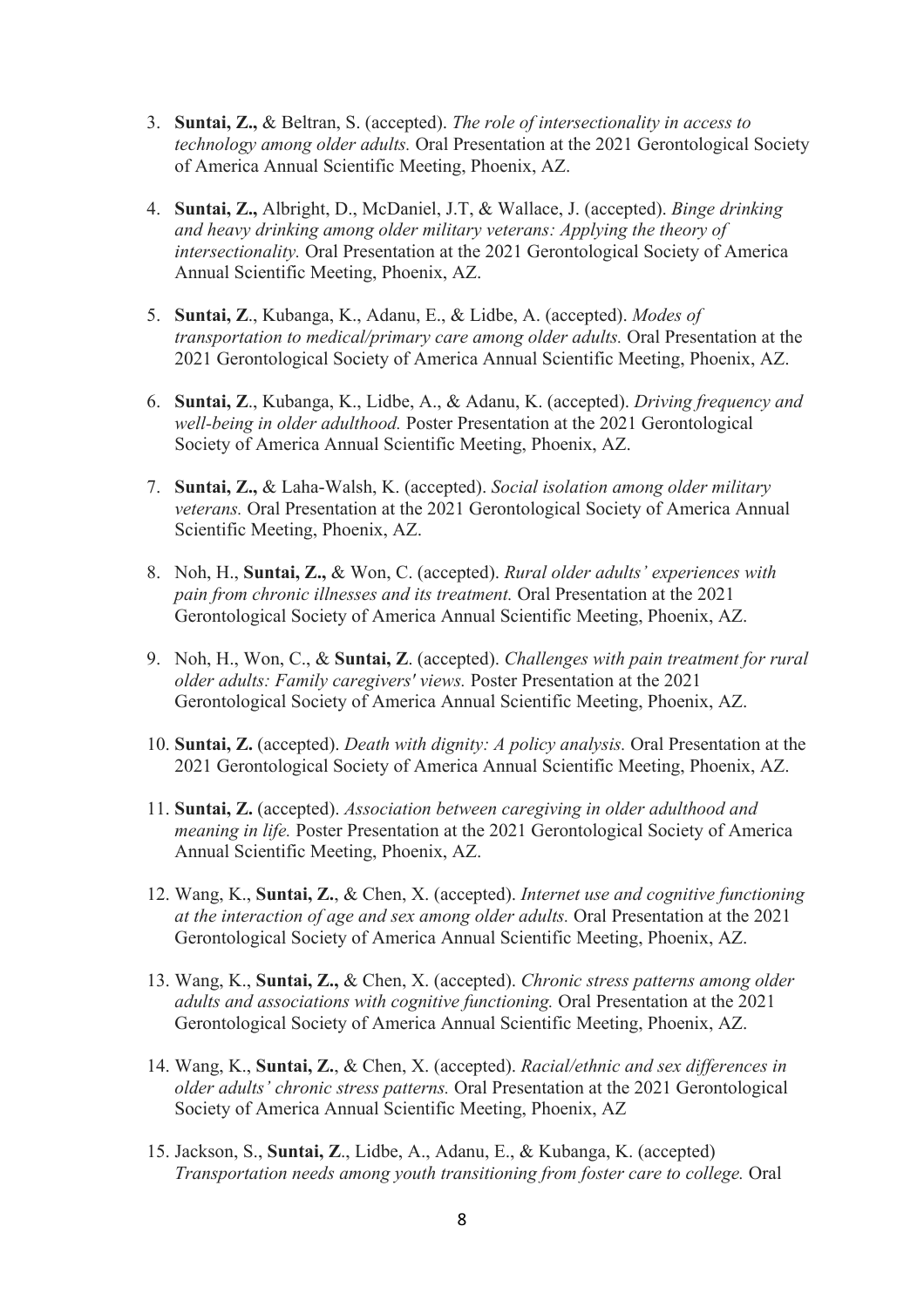Presentation at the 2021 Council on Social Work Education Annual Program Meeting, Orlando, FL.

- 16. **Suntai, Z.** (*accepted*). *Caregiver burden: What can we do to help?* Oral presentation at the 2021 Social Work Hospice and Palliative Care Network Virtual Summit.
- 17. **Suntai, Z**., & Laha-Walsh, K. (accepted). *The effects of spousal relationships on the caregiving experience for caregivers of traumatic brain injury survivors*. Oral presentation at the 2021 Social Work Hospice and Palliative Care Network Virtual Summit.
- 18. Jackson, S., **Suntai, Z**., Lidbe, A., Adanu, E., & Kubanga, K. (accepted). *Transitioning from foster care to college: Youth perspectives on transportation.* Oral presentation at the 2021 European Scientific Association on Residential and Family Care for Children and Adolescents, Online.
- 19. **Suntai, Z.** (2021). *Are remote/online interventions effective in improving caregiver burden outcomes for caregivers of traumatic brain injury survivors?* Oral Presentation at the 2021 Southeastern Universities Graduate Research Symposium. University of Alabama, Tuscaloosa, AL.
- 20. **Suntai, Z.,** Albright, D.L., McDaniel, J.T., Laha-Walsh, K., & Williams, C. (2021). *Older veterans in the state of Alabama*. Paper presentation at the 2021 Alabama Academy of Science Conference.
- 21. Kubanga, K., **Suntai, Z**., Jackson, S., Adanu, K., & Lidbe, A. (2021). *Opportunities to build sexual health knowledge: A pre-college program for foster youth.* Paper presentation at the 2021 Society for Social Work and Research Conference, Online.
- 22. **Suntai, Z.,** (2021). *Racial disparities in end-of-life preparation among older adults.*  Paper presentation at the 2021 Society for Social Work and Research Conference, Online.
- 23. Chipalo, E., Won, C., & **Suntai, Z**. (2021). *Is trauma focused-cognitive behavioral therapy (Tf-Cbt) effective in reducing trauma symptoms among traumatized refugee children between 5 to 18 years old?* Paper presentation at the 2021 Society for Social Work and Research Conference, Online.
- 24. **Suntai, Z.** (2020). *Racial disparities in substance use treatment completion among older adults*. Oral Presentation at the 2020 Council on Social Work Education Annual Program Meeting, Online.
- 25. **Suntai, Z.** Won, C., & Noh, H. (2020). *Transportation barriers in rural older adults' use of pain management and palliative care: Systematic review*. Poster presentation at the 2020 Gerontological Society of America Annual Scientific Meeting, Online.
- 26. **Suntai, Z.** (2020). *Substance use among older adults: Examining differences in completion rates by race and ethnicity*. Oral Presentation at the 2020 Southeastern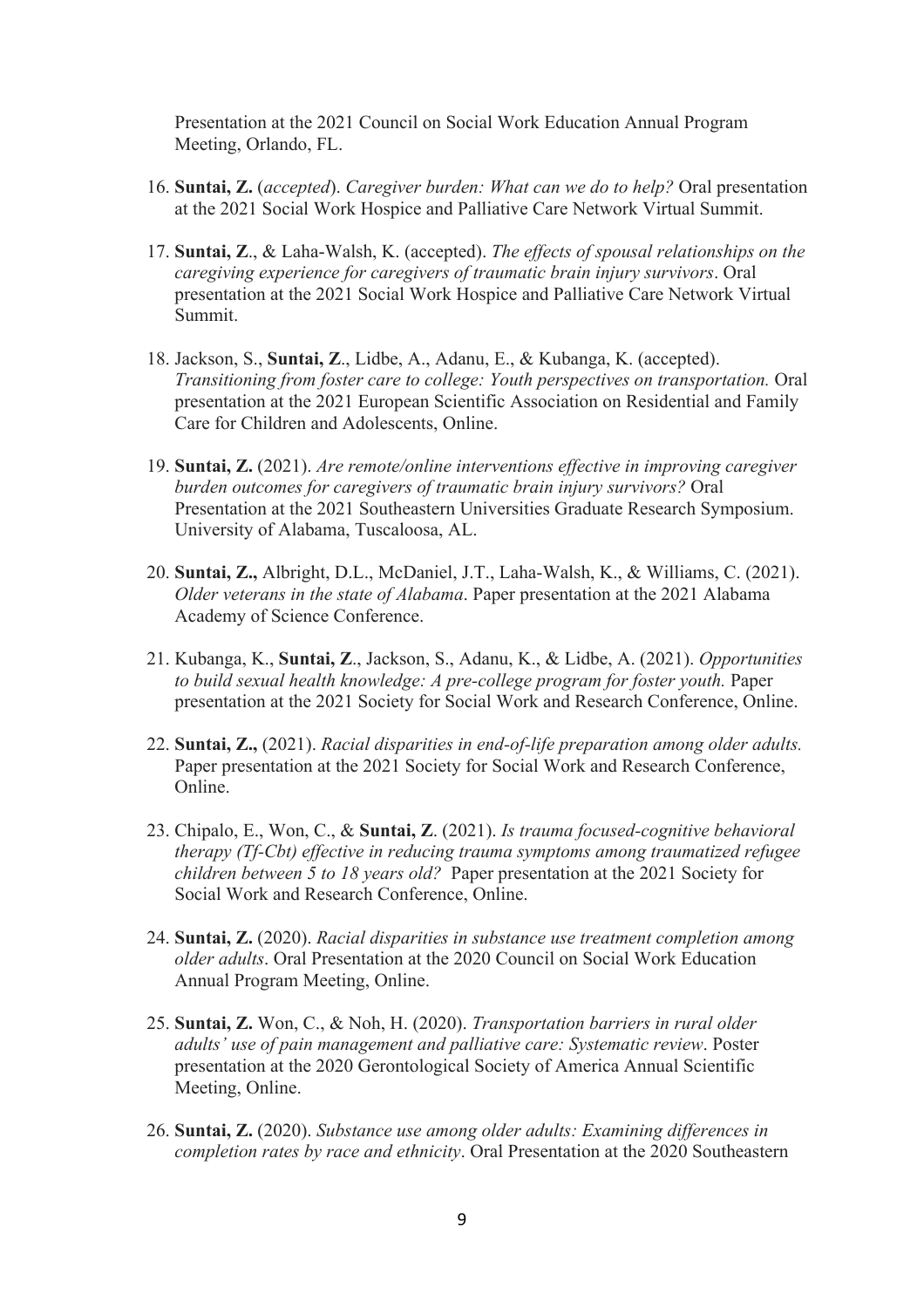Universities Graduate Research Symposium. University of Alabama, Tuscaloosa, AL.

### SUBMITTED PRESENTATIONS

- 27. Laha-Walsh, K., & **Suntai, Z**. (submitted). *Differences in end-of-life outcomes among older military veterans: Applying the intersection of race/ethnicity and veteran status.* Oral Presentation at the 2022 Society for Social Work and Research Conference, Washington, DC.
- 28. **Suntai, Z.,** & Laha-Walsh, K. (submitted). *Differences in quality of care at the end of life among older adults: The intersection of race/ethnicity and veteran status.* Oral Presentation at the 2022 Society for Social Work and Research Conference, Washington, DC.
- 29. **Suntai, Z.** (submitted). *The intersectional impact of race/ethnicity and sex on the experience of pain at the end of life among older adults.* Oral Presentation at the 2022 Society for Social Work and Research Conference, Washington, DC.
- 30. **Suntai, Z.** (submitted). *Racial and ethnic disparities at the end of life.* Brief and Brilliant Presentation at the 2022 Society for Social Work and Research Conference, Washington, DC.
- 31. Beltran, S., Wang, X., **Suntai, Z**., & Ciriaco, R.M. (submitted). *Culturallycompetent healthcare practice in action: What do providers do?* Oral Presentation at the 2022 Society for Social Work and Research Conference, Washington, DC.
- 32. Laha-Walsh, K., & **Suntai, Z**. (submitted). *Population density and VA health care facility patterns for veterans in Alabama.* Oral Presentation at the 2022 Society for Social Work and Research Conference, Washington, DC.
- 33. Noh, H., **Suntai, Z.,** & Won, C. (submitted). *Barriers to pain management among rural older adults and strategies to address them: Service provider perspective.* Oral Presentation at the 2022 Society for Social Work and Research Conference, Washington, DC.

# RESEARCH EXPERIENCE

# **Principal Investigator | Experiences of Caregiving Veterans in the United States | Fall 2020-Present**

• Designing and executing a qualitative research project to examine the needs of veterans who are caregivers.

# **Principal Investigator | The Good Death Project | Fall 2020-Present**

• Conducting qualitative interviews about the concept of a good death with death practitioners.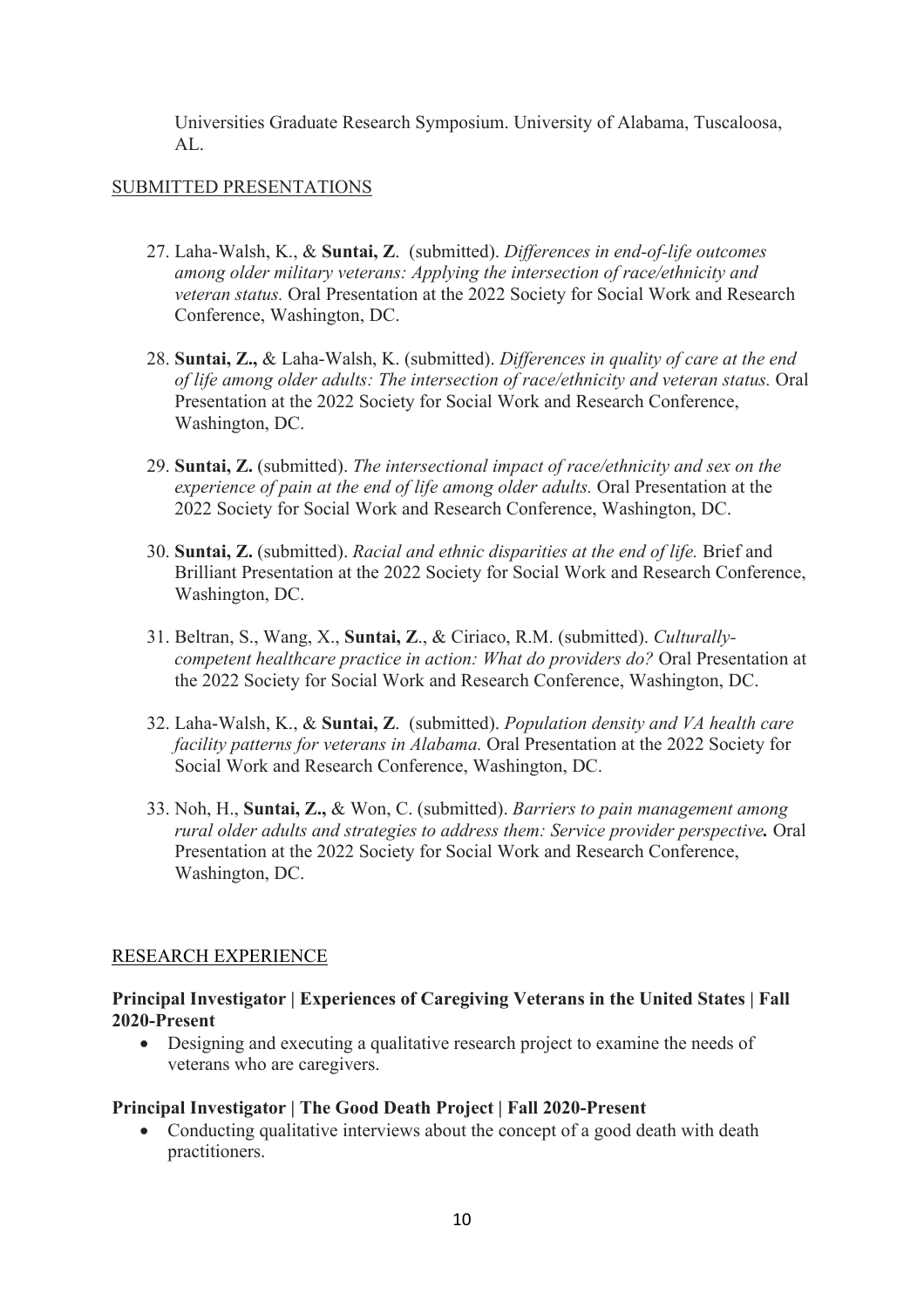- Conducting qualitative interviews about the concept of a good death with racial and ethnic minorities.
- Conducting qualitative interviews about the concept of a good death with military veterans.

# **Principal Investigator | TBI Caregiver Peer Mentorship Project-Alabama Head Injury Foundation | Summer 2020-Present**

- Designing and executing a mentorship program for caregivers of people with TBI.
- Creating assessment questionnaires to pair caregivers with mentors.
- Creating surveys to evaluate the effectiveness of the peer mentorship program.
- Attending AHIF board and staff meetings to provide project updates.

# **Co-Investigator | Alabama Head Injury Foundation Caregiver Project | Fall 2019- Present**

- Creating plans for a number of research projects with a multidisciplinary team of scholars from departments of music, nursing, nutrition, and social work.
- Collaborating on a research project to assess the needs of caregivers.
- Completing IRB applications.
- Completing applications for grants.
- Creating social work caregiver components for a brain injury camp.
- Creating pre- and post-test questions to assess the effectiveness of a brain injury camp in addressing caregiver stress among caregivers of people with TBI.
- Creating social work questions for a caregiver focus group.

# **Research Assistant | Dr. Hyunjin Noh | Fall 2019-Present**

- Conducting the activities for a systematic review including scoping reviews, search strategy, database searches, data extraction forms. and quality assessment.
- Preparing conference abstracts.
- Conducting qualitative interviews.
- Preparing transcripts from qualitative interviews.
- Conducting qualitative data analysis using NVIVO.
- Creating participant interview guides.

# **Research Assistant | Dr. Sebrena Jackson | Fall 2019-Present**

- Conducting the activities for a systematic review including scoping reviews, search strategy, database searches, extraction forms and quality assessment.
- Preparing conference abstracts.
- Collaborating with the Alabama Transportation Institute to assess needs of foster youth transitioning to college.
- Preparing questions for a foster youth focus group.
- Imputing data into SPSS for statistical analysis.
- Conducting statistical analyses using univariate, bivariate and multivariate methods.

# **Journal Assistant | Dr. Ellen Csikai | Journal of Social Work in End of Life and Palliative Care | Fall 2019-Present**

- Reviewing manuscripts for adherence to journal standards.
- Communicating with authors regarding deadlines and manuscript decisions.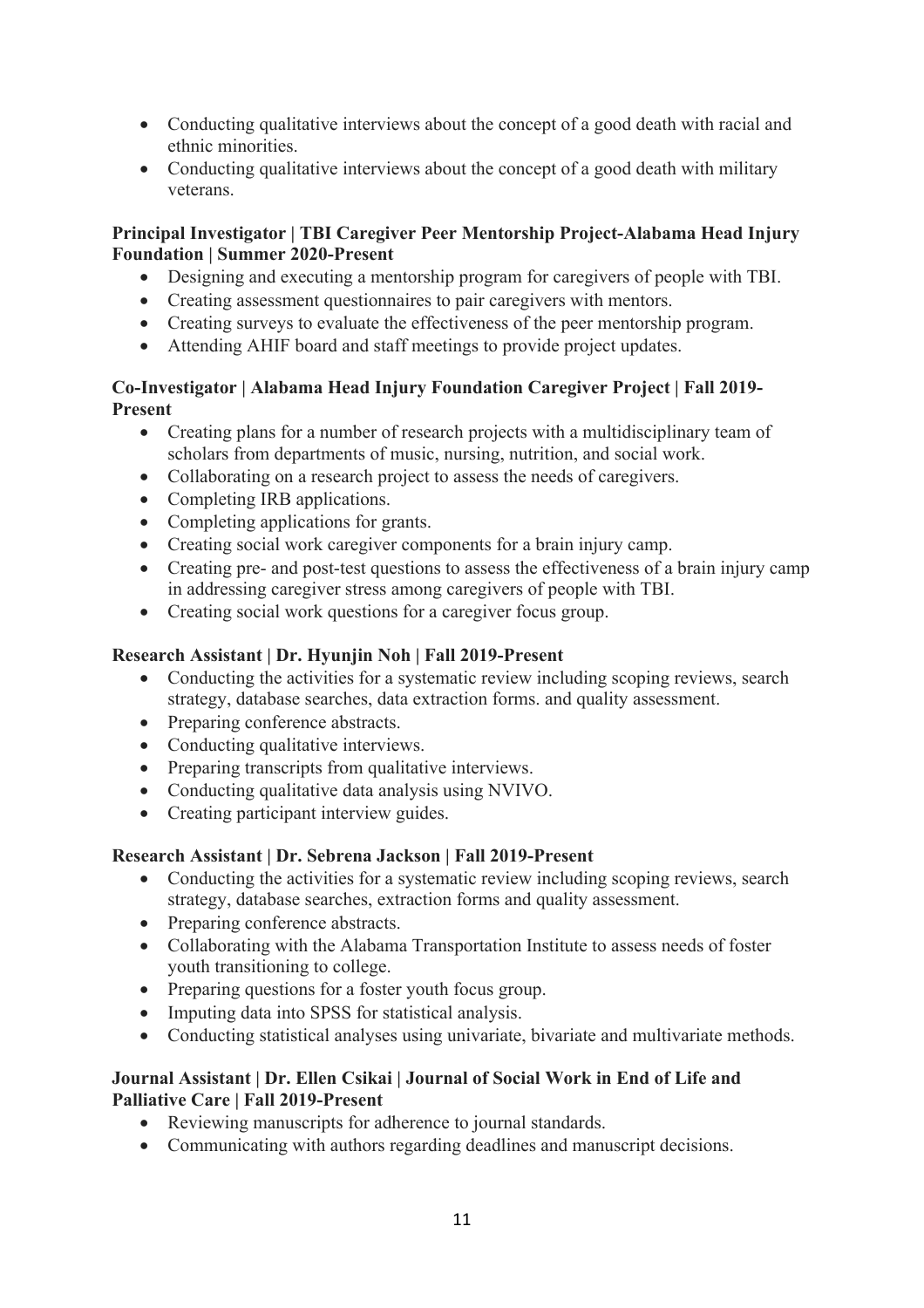- Reviewing manuscript revisions for adherence to reviewer comments and journal standards.
- Attending editorial board meetings.
- Communicating with editors and reviewers as needed.

# **Research Assistant | Dr. Earnest Gonzalez| Fall 2018-Spring 2019**

- Created an annotated bibliography for a book chapter.
- Conducted a scoping review for a book chapter.

# SERVICE

**Ad Hoc Journal Reviewer** | Journal of Applied Gerontology | 2021-Present

**Ad Hoc Journal Reviewer** | Risk Management and Healthcare Policy | 2021-Present

**Abstract Reviewer** | Gerontological Society of America-Annual Scientific Meeting | 2021

**Proposal Reviewer** | Council on Social Work Education-Annual Program Meeting | 2021

**Social Justice Committee Member** | University of Alabama | 2020-Present

**Editorial Board Member** | Perspectives on Social Work | 2020-Present

**Ad Hoc Journal Reviewer** | Journal of Interpersonal Violence | 2020-Present

**Ad Hoc Journal Reviewer** | Aging and Mental Health | 2020-Present

**Ad Hoc Journal Reviewer** | Advances in Dual Diagnosis | 2020-Present

**Abstract Reviewer** | Gerontological Society of America-Annual Scientific Meeting | 2020

**Student Leadership Council Member** | New York University | 2018-2019

**New York University Clinicians of Color Member** | New York University| 2018-2019

**Student Ambassador** | New York University | 2018-2019

# MENTORED STUDENTS

- Bethany White, MSW student at Samford University, Birmingham, AL.
- Stephanie Binion, PhD student at the University of Alabama, Tuscaloosa, AL.

# VOLUNTEER EXPERIENCE

- Race-For-The-Cure Breast Cancer Volunteer
- Bliss on the Bay Cancer Relief Volunteer
- Happy Helper's Homeless Shelter Volunteer